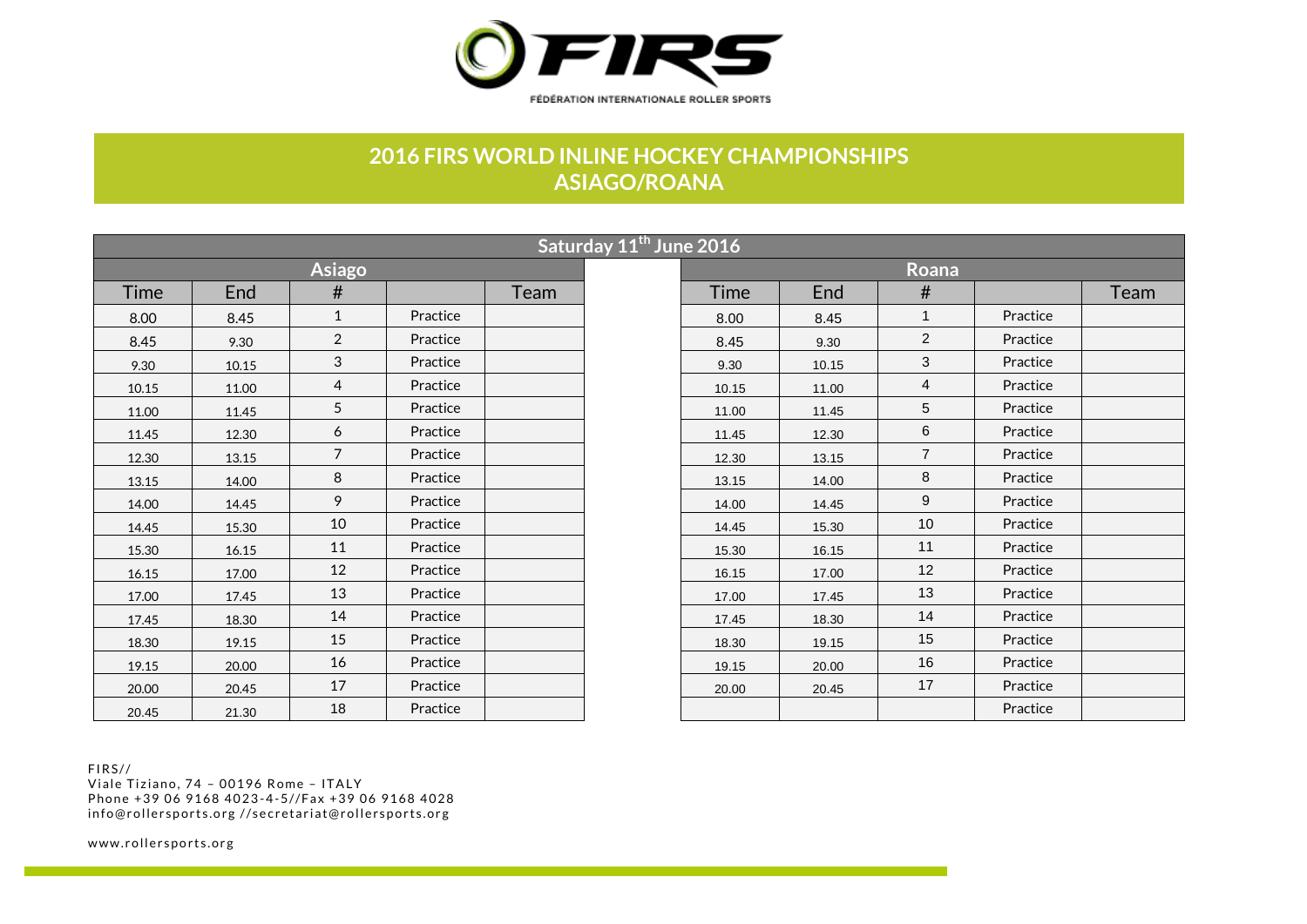|       |       |     |                  |                 | Sunday 12 <sup>th</sup> June 2016 |  |       |       |                 |                  |                                 |                                |
|-------|-------|-----|------------------|-----------------|-----------------------------------|--|-------|-------|-----------------|------------------|---------------------------------|--------------------------------|
|       |       |     | <b>Asiago</b>    |                 |                                   |  |       |       |                 | Roana            |                                 |                                |
| Time  | End   | #   | Pool             |                 | Teams                             |  |       | End   | #               | Pool             | <b>Teams</b>                    |                                |
| 8:30  | 9:50  | WS1 | <b>WS POOL A</b> | <b>TAIPEI</b>   | <b>SWEDEN</b>                     |  | 8:30  | 9:50  | WS <sub>2</sub> | WS POOL B        | AUSTRALIA                       | <b>NEW</b><br>ZEALAND          |
| 9:50  | 11:10 | MJ1 | <b>MJ POOL B</b> | <b>TAIPEI</b>   | <b>SWEDEN</b>                     |  | 9:50  | 11:10 | WS3             | WS POOL C        | <b>INDIA</b>                    | <b>GREAT</b><br><b>BRITAIN</b> |
| 11:10 | 12:30 | MJ2 | <b>MJ POOLA</b>  | <b>COLOMBIA</b> | <b>NAMIBIA</b>                    |  | 11:10 | 12:30 | MJ3             | <b>MJ POOL A</b> | <b>CZECH</b><br><b>REPUBLIC</b> | <b>SLOVENIA</b>                |
| 12:30 | 13:50 | MJA | <b>MJ POOL C</b> | SWITZERLAND     | <b>GERMANY</b>                    |  | 12:30 | 13:50 | MJ5             | MJ POOL D        | SPAIN                           | <b>GREAT</b><br><b>BRITAIN</b> |
| 13:50 | 15:10 | WS4 | <b>WS POOL A</b> | <b>SWEDEN</b>   | <b>CZECHR</b>                     |  | 13:50 | 15:10 | WS5             | WS POOL D        | FINLAND                         | LATVIA                         |
| 15:10 | 16:30 | WS6 | WS POOL C        | <b>SPAIN</b>    | <b>NAMIBIA</b>                    |  | 15:10 | 16:30 | MJ6             | MJ POOL D        | <b>USA</b>                      | INDIA                          |
| 16:30 | 17:50 | WS7 | WS POOL D        | <b>ITALY</b>    | <b>IRAN</b>                       |  | 16:30 | 17:50 | MJ7             | <b>MJ POOL B</b> | LATVIA                          | <b>MEXICO</b>                  |
| 17:50 | 19:10 | WS8 | <b>WS POOL A</b> | <b>CANADA</b>   | SWITZERLAND                       |  | 17:50 | 19:10 | MJ8             | <b>MJ POOL A</b> | NAMIBIA                         | <b>CZECH</b><br>REPUBLIC       |
| 19:10 | 20:30 | MJ9 | MJ POOL B        | <b>FRANCE</b>   | SWEDEN                            |  | 19:10 | 20:30 | MJ10            | MJ POOL C        | <b>ITALY</b>                    | <b>KOREA</b>                   |
| 20:30 | 21:50 | WS9 | WS POOL B        | <b>FRANCE</b>   | <b>USA</b>                        |  | 20:30 | 21:50 | MJ11            | <b>MJ POOL A</b> | CANADA                          | <b>SLOVENIA</b>                |

|       |       |             |                  |                                 | Monday 13th June 2016 |       |       |             |                  |                                 |                  |
|-------|-------|-------------|------------------|---------------------------------|-----------------------|-------|-------|-------------|------------------|---------------------------------|------------------|
|       |       |             | <b>Asiago</b>    |                                 |                       |       |       |             | Roana            |                                 |                  |
| Time  | End   | #           | Pool             |                                 | Teams                 | Time  | End   | #           | Pool             | Teams                           |                  |
| 8:30  | 9:50  | MJ12        | <b>MJ POOL D</b> | <b>SPAIN</b>                    | <b>INDIA</b>          | 8:30  | 9:50  | <b>WS10</b> | <b>WS POOL A</b> | <b>TAIPEI</b>                   | SWITZER-<br>LAND |
| 9:50  | 11:10 | MJ13        | MJ POOL C        | SWITZERLAND                     | <b>KOREA</b>          | 9:50  | 11:10 | MJ14        | MJ POOL B        | LATVIA                          | <b>TAIPEI</b>    |
| 11:10 | 12:30 | MJ15        | MJ POOL B        | SWEDEN                          | <b>MEXICO</b>         | 11:10 | 12:30 | <b>WS11</b> | <b>WS POOL C</b> | <b>INDIA</b>                    | <b>NAMIBIA</b>   |
| 12:30 | 13:50 | <b>WS12</b> | WS POOL B        | <b>AUSTRALIA</b>                | <b>FRANCE</b>         | 12:30 | 13:50 | MJ16        | <b>MJ POOLA</b>  | CANADA                          | <b>NAMIBIA</b>   |
| 13:50 | 15:10 | MJ17        | MJ POOL D        | <b>USA</b>                      | <b>GREAT BRITAIN</b>  | 13:50 | 15:10 | <b>WS13</b> | <b>WS POOL D</b> | <b>FINLAND</b>                  | <b>IRAN</b>      |
| 15:10 | 16:30 | <b>WS14</b> | <b>WS POOL A</b> | <b>CZECH</b><br><b>REPUBLIC</b> | TAIPEI                | 15:10 | 16:30 | MJ18        | MJ POOL B        | <b>TAIPEI</b>                   | <b>FRANCE</b>    |
| 16:30 | 17:50 | MJ19        | <b>MJ POOL A</b> | <b>SLOVENIA</b>                 | <b>COLOMBIA</b>       | 16:30 | 17:50 | <b>WS15</b> | WS POOL C        | <b>GREAT</b><br><b>BRITAIN</b>  | <b>SPAIN</b>     |
| 17:50 | 19:10 | <b>WS16</b> | <b>WS POOL A</b> | <b>SWEDEN</b>                   | <b>CANADA</b>         | 17:50 | 19:10 | <b>MJ20</b> | MJ POOL C        | <b>GERMANY</b>                  | <b>ITALY</b>     |
| 19:10 | 20:30 | <b>WS17</b> | <b>WS POOL B</b> | <b>USA</b>                      | <b>NEW ZEALAND</b>    | 19:10 | 20:30 | MJ21        | <b>MJ POOLA</b>  | <b>CZECH</b><br><b>REPUBLIC</b> | <b>CANADA</b>    |
| 20:30 | 21:50 | <b>WS18</b> | WS POOL D        | <b>ITALY</b>                    | LATVIA                | 20:30 | 21:50 | MJ22        | MJ POOL B        | <b>FRANCE</b>                   | LATVIA           |

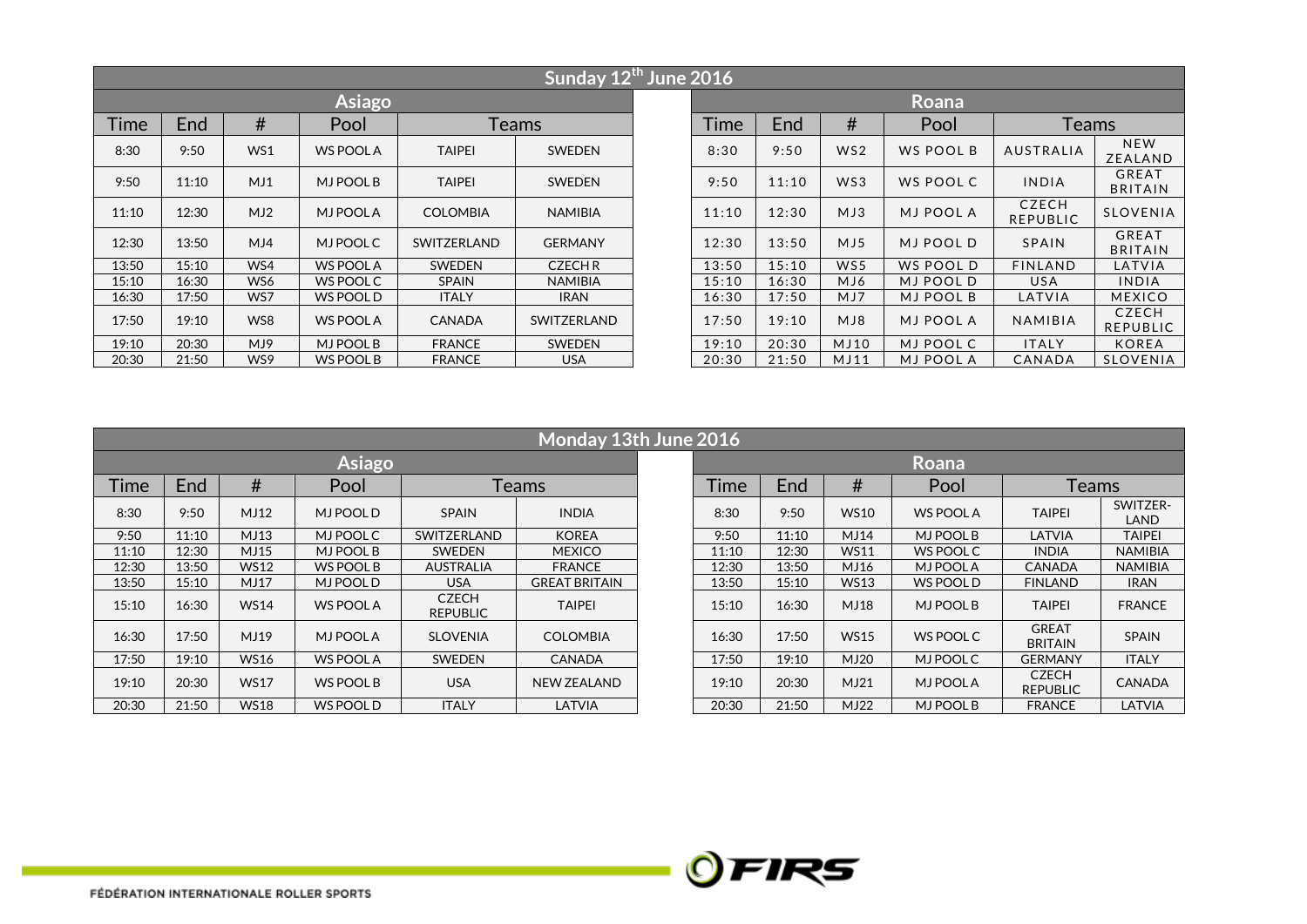|       |       |             |                  |                                 | Tuesday 14th June 2016 |  |       |       |             |                  |                                |                                 |
|-------|-------|-------------|------------------|---------------------------------|------------------------|--|-------|-------|-------------|------------------|--------------------------------|---------------------------------|
|       |       |             | <b>Asiago</b>    |                                 |                        |  |       |       |             | Roana            |                                |                                 |
| Time  | End   | #           | Pool             |                                 | Teams                  |  | 1 ime | End   | #           | Pool             | <b>Teams</b>                   |                                 |
| 8:30  | 9:50  | <b>WS19</b> | WS POOL C        | <b>SPAIN</b>                    | <b>INDIA</b>           |  | 8:30  | 9:50  | MJ23        | MJ POOL C        | <b>KOREA</b>                   | <b>GERMANY</b>                  |
| 9:50  | 11:10 | <b>WS20</b> | WS POOL B        | <b>NEW ZEALAND</b>              | <b>FRANCE</b>          |  | 9:50  | 11:10 | MJ24        | MJ POOL B        | <b>TAIPEI</b>                  | <b>MEXICO</b>                   |
| 11:10 | 12:30 | <b>WS21</b> | <b>WS POOL A</b> | <b>CZECH</b><br><b>REPUBLIC</b> | SWITZERLAND            |  | 11:10 | 12:30 | MJ25        | <b>MJ POOL D</b> | <b>GREAT</b><br><b>BRITAIN</b> | <b>INDIA</b>                    |
| 12:30 | 13:50 | MJ26        | <b>MJ POOLD</b>  | <b>USA</b>                      | <b>SPAIN</b>           |  | 12:30 | 13:50 | <b>WS22</b> | <b>WS POOL D</b> | <b>IRAN</b>                    | LATVIA                          |
| 13:50 | 15:10 | <b>WS23</b> | <b>WS POOL A</b> | <b>CANADA</b>                   | <b>TAIPEI</b>          |  | 13:50 | 15:10 | <b>WS24</b> | <b>WS POOL C</b> | <b>NAMIBIA</b>                 | <b>GREAT</b><br><b>BRITAIN</b>  |
| 15:10 | 16:30 | <b>WS25</b> | <b>WS POOL B</b> | <b>AUSTRALIA</b>                | <b>USA</b>             |  | 15:10 | 16:30 | MJ27        | <b>MJ POOLA</b>  | <b>COLOMBIA</b>                | <b>CZECH</b><br><b>REPUBLIC</b> |
| 16:30 | 17:50 | <b>WS26</b> | <b>WS POOL A</b> | SWITZERLAND                     | <b>SWEDEN</b>          |  | 16:30 | 17:50 | <b>MJ28</b> | MJ POOL B        | <b>MEXICO</b>                  | <b>FRANCE</b>                   |
| 17:50 | 19:10 | <b>WS27</b> | WS POOL D        | <b>FINLAND</b>                  | <b>ITALY</b>           |  | 17:50 | 19:10 | MJ29        | MJ POOL B        | <b>SWEDEN</b>                  | <b>LATVIA</b>                   |
| 19:10 | 20:30 | MJ30        | <b>MJPOOLC</b>   | <b>ITALY</b>                    | SWITZERLAND            |  | 19:10 | 20:30 | MJ31        | <b>MJ POOLA</b>  | <b>NAMIBIA</b>                 | <b>SLOVENIA</b>                 |
| 20:30 | 21:50 | <b>WS28</b> | <b>WS POOL A</b> | <b>CANADA</b>                   | <b>CZECH REPUBLIC</b>  |  | 20:30 | 21:50 | MJ32        | <b>MJ POOLA</b>  | <b>CANADA</b>                  | <b>COLOMBIA</b>                 |

|             | Wednesday 15th June 2016 |             |                   |                |    |  |       |       |             |                   |                |               |  |  |
|-------------|--------------------------|-------------|-------------------|----------------|----|--|-------|-------|-------------|-------------------|----------------|---------------|--|--|
|             |                          |             | <b>Asiago</b>     |                |    |  |       |       |             | Roana             |                |               |  |  |
| <b>Time</b> | End                      | #           | Pool              | Teams          |    |  | Time  | End   | #           | Pool              | <b>Teams</b>   |               |  |  |
| 8:30        | 10.00                    | <b>WS29</b> | <b>WS BARRAGE</b> | 5A             | 4D |  | 8:30  | 9:50  | MJ33        | <b>MJ BARRAGE</b> | 5A             | 4D            |  |  |
| 10.00       | 11.30                    | <b>WS30</b> | WS OF 1           | 1 <sup>C</sup> | 2B |  | 9:50  | 11:10 | MJ34        | <b>MJ BARRAGE</b> | 5B             | 4C            |  |  |
| 11.30       | 13.00                    | <b>WS31</b> | WS OF 2           | 1B             | 2C |  | 11:10 | 12:30 | MJ35        | MJ 9/16           | 3 <sup>C</sup> | 4B            |  |  |
| 13.00       | 14.30                    | MJ36        | MJ OF1            | 1D             | 2A |  | 12:30 | 13:50 | MJ37        | MJ 9/16           | 3D             | 4A            |  |  |
| 14.30       | 16.00                    | MJ38        | MJ QF2            | 1A             | 2D |  | 13:50 | 15:10 | MJ39        | MJ 9/16           | 3A             | Winner#<br>33 |  |  |
| 16.00       | 17.30                    | <b>WS32</b> | WS QF3            | 1D             | 2A |  | 15:10 | 16:30 | MJ40        | MJ 9/16           | 3B             | Winner#<br>34 |  |  |
| 17.30       | 19.00                    | <b>WS33</b> | WS OF4            | 1A             | 2D |  | 16:30 | 17:50 | <b>WS34</b> | WS 9/16           | 3 <sup>C</sup> | 4B            |  |  |
| 19.00       | 20.30                    | MJ41        | MJ OF3            | 1 <sup>C</sup> | 2B |  | 17:50 | 19:10 | <b>WS35</b> | WS 9/16           | 3D             | 4A            |  |  |
| 20.30       | 22.00                    | MJ42        | MJ QF4            | 1B             | 2C |  | 19:10 | 20:30 | <b>WS36</b> | WS 9/16           | 3A             | Winner#<br>29 |  |  |
|             |                          |             |                   |                |    |  | 20:30 | 21:50 | <b>WS37</b> | WS 9/16           | 3B             | 4C            |  |  |

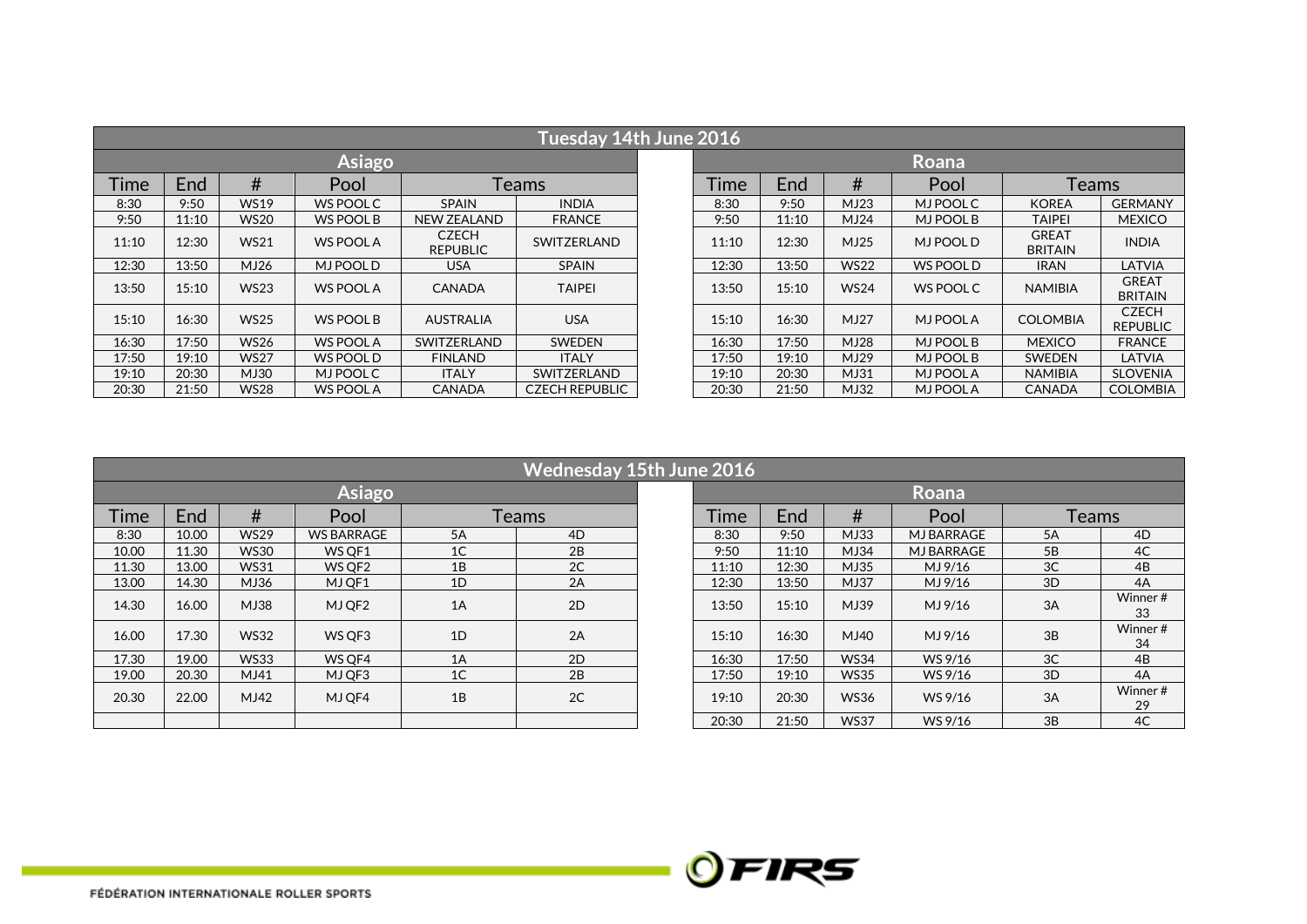|       |       |             |                    |               | Thursday 16th June 2016 |  |       |       |             |          |                     |                          |
|-------|-------|-------------|--------------------|---------------|-------------------------|--|-------|-------|-------------|----------|---------------------|--------------------------|
|       |       |             | <b>Asiago</b>      |               |                         |  |       |       |             | Roana    |                     |                          |
| Time  | End   | #           | Pool               |               | Teams                   |  | Time  | End   | #           | Pool     | Teams               |                          |
| 8:30  | 10.00 |             |                    |               |                         |  | 8:30  | 10.00 | <b>WS38</b> | WS 13/16 | WS Loser #36        | WS Loser #<br>34         |
| 10.00 | 11.30 | MJ43        | MJ 5/8             | MJ Loser #42  | MJ Loser #36            |  | 10.00 | 11.30 | <b>WS39</b> | WS 13/16 | WS Loser #37        | WS Loser #<br>35         |
| 11.30 | 13.00 | MJ44        | MJ 5/8             | MJ Loser #38  | MJ Loser #41            |  | 11.30 | 13.00 | <b>WS40</b> | WS 9/12  | WS Winner #<br>36   | <b>WS Winner</b><br>#34  |
| 13.00 | 14.30 | <b>WS41</b> | WS 5/8             | WS Loser #31  | WS Loser #32            |  | 13.00 | 14.30 | <b>WS42</b> | WS 9/12  | WS Winner #<br>37   | <b>WS Winner</b><br># 35 |
| 14.30 | 16.00 | <b>WS43</b> | WS 5/8             | WS Loser #33  | WS Loser #30            |  | 14.30 | 16.00 | MJ45        | MJ 13/16 | MJ Loser #39        | MJ Loser#<br>35          |
| 16.00 | 17.30 | MJ46        | MJ SF1             | MJ Winner #42 | MJ Winner #36           |  | 16.00 | 17.30 | MJ47        | MJ 13/16 | MJ Loser #37        | MJ Loser #<br>40         |
| 17.30 | 19.00 | <b>WS44</b> | WS SF1             | WS Winner #33 | WS Winner #30           |  | 17.30 | 19.00 | MJ48        | MJ 9/12  | MJ Winner $#$<br>39 | <b>MJ</b> Winner<br># 35 |
| 19.00 | 20.30 | MJ49        | MJ SF2             | MJ Winner #38 | MJ Winner #41           |  | 19.00 | 20.30 | MJ50        | MJ 9/12  | MJ Winner#<br>37    | Mj Wi #40                |
| 20.30 | 22.00 | <b>WS45</b> | WS SF <sub>2</sub> | WS Winner #31 | WS Winner #32           |  | 20.30 | 22.00 | MJ51        | MJ 17/18 | MJ Loser #33        | MJ Loser#<br>34          |

|       |       |             |                  |               | Friday 17th June 2016 |       |       |             |          |                     |                         |
|-------|-------|-------------|------------------|---------------|-----------------------|-------|-------|-------------|----------|---------------------|-------------------------|
|       |       |             | <b>Asiago</b>    |               |                       |       |       |             | Roana    |                     |                         |
| Time  | End   | #           | Pool             |               | Teams                 | Time  | End   | #           | Pool     | <b>Teams</b>        |                         |
| 8:30  | 10.00 | MJ53        | MJ 7/8           | MJ Loser #43  | MJ Loser #44          | 8.00  | 9.30  | MJ52        | MJ 15/16 | MJ Loser #45        | MJ Loser#<br>47         |
| 10.00 | 11.30 | MJ55        | MJ 5/6           | MJ Winner #43 | MJ Winner #44         | 9.30  | 11.00 | MJ54        | MJ 13/14 | MJ Winner $#$<br>45 | <b>MJ</b> Winner<br>#47 |
| 11.30 | 13.00 | <b>WS47</b> | WS 7/8           | WS Loser #41  | WS Loser #43          | 11.00 | 12.30 | <b>WS46</b> | WS 15/16 | WS Loser #38        | WS Loser #<br>39        |
| 13.00 | 14.30 | <b>WS49</b> | WS 5/6           | WS Winner #41 | WS Winner #43         | 12.30 | 14.00 | <b>WS48</b> | WS 13/14 | WS Winner #<br>38   | <b>WS Winner</b><br>#39 |
| 14.30 | 16.00 |             |                  |               |                       | 14.00 | 15.30 | MJ56        | MJ 11/12 | MJ Loser #48        | MJ Loser#<br>50         |
| 16.00 | 17.30 | MJ58        | MJ Bronze        | MJ Loser #46  | MJ Loser #49          | 15.30 | 17.00 | MJ57        | MJ 9/10  | MJ Winner #<br>48   | <b>MJ</b> Winner<br>#50 |
| 17.30 | 19.00 | <b>WS51</b> | <b>WS Bronze</b> | WS Loser #44  | WS Loser $#45$        | 17.00 | 18.30 | <b>WS50</b> | WS 11/12 | WS Loser $#40$      | WS Loser#<br>42         |
| 19.00 | 20.30 | MJ59        | MJ Gold          | MJ Winner #46 | MJ Winner #49         | 18.30 | 20.00 | <b>WS52</b> | WS 9/10  | WS Winner #<br>40   | <b>WS Winner</b><br>#42 |
| 20.30 | 22.00 | <b>WS53</b> | WS Gold          | WS Winner #44 | WS Winner #45         |       |       |             |          |                     |                         |
| 22.15 |       |             |                  | AWARD         | <b>CEREMONY</b>       |       |       |             |          |                     |                         |

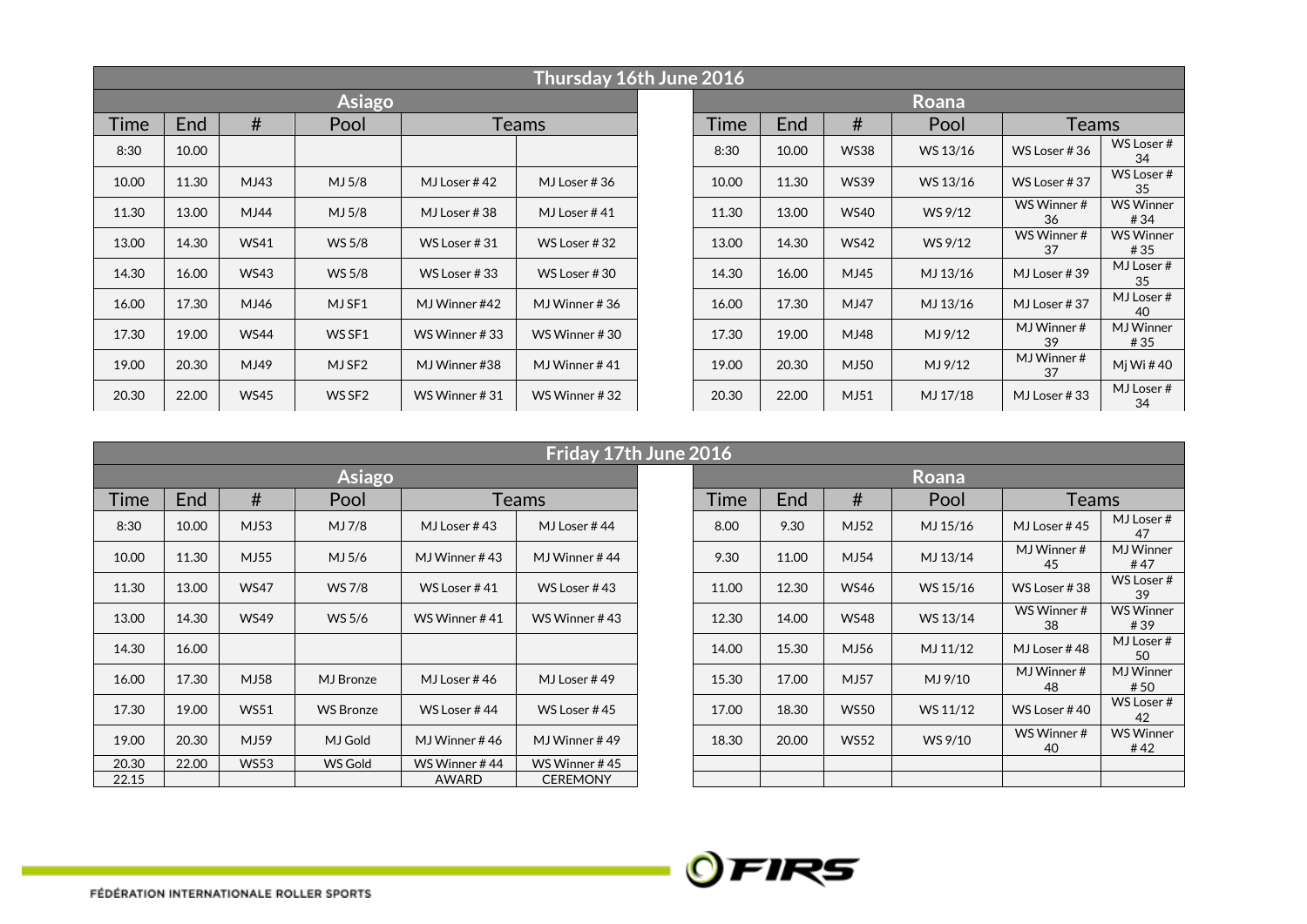## **Saturday 18th June 2016** Opening Ceremony

|       |       |                |          |      | Sunday 19th June 2016 |       |       |                |          |      |
|-------|-------|----------------|----------|------|-----------------------|-------|-------|----------------|----------|------|
|       |       | <b>Asiago</b>  |          |      |                       |       |       | <b>Roana</b>   |          |      |
| Time  | End   | #              |          | Team |                       | Time  | End   | #              |          | Team |
| 8.00  | 8.45  | $\mathbf{1}$   | Practice |      |                       | 8.00  | 8.45  | $\mathbf{1}$   | Practice |      |
| 8.45  | 9.30  | $\overline{2}$ | Practice |      |                       | 8.45  | 9.30  | $\overline{2}$ | Practice |      |
| 9.30  | 10.15 | 3              | Practice |      |                       | 9.30  | 10.15 | 3              | Practice |      |
| 10.15 | 11.00 | 4              | Practice |      |                       | 10.15 | 11.00 | $\overline{4}$ | Practice |      |
| 11.00 | 11.45 | 5              | Practice |      |                       | 11.00 | 11.45 | 5              | Practice |      |
| 11.45 | 12.30 | 6              | Practice |      |                       | 11.45 | 12.30 | 6              | Practice |      |
| 12.30 | 13.15 | $\overline{7}$ | Practice |      |                       | 12.30 | 13.15 | $\overline{7}$ | Practice |      |
| 13.15 | 14.00 | 8              | Practice |      |                       | 13.15 | 14.00 | 8              | Practice |      |
| 14.00 | 14.45 | 9              | Practice |      |                       | 14.00 | 14.45 | 9              | Practice |      |
| 14.45 | 15.30 | 10             | Practice |      |                       | 14.45 | 15.30 | 10             | Practice |      |
| 15.30 | 16.15 | 11             | Practice |      |                       | 15.30 | 16.15 | 11             | Practice |      |
| 16.15 | 17.00 | 12             | Practice |      |                       | 16.15 | 17.00 | 12             | Practice |      |
| 17.00 | 17.45 | 13             | Practice |      |                       | 17.00 | 17.45 | 13             | Practice |      |
| 17.45 | 18.30 | 14             | Practice |      |                       | 17.45 | 18.30 | 14             | Practice |      |
| 18.30 | 19.15 | 15             | Practice |      |                       | 18.30 | 19.15 | 15             | Practice |      |
| 19.15 | 20.00 | 16             | Practice |      |                       |       |       |                |          |      |

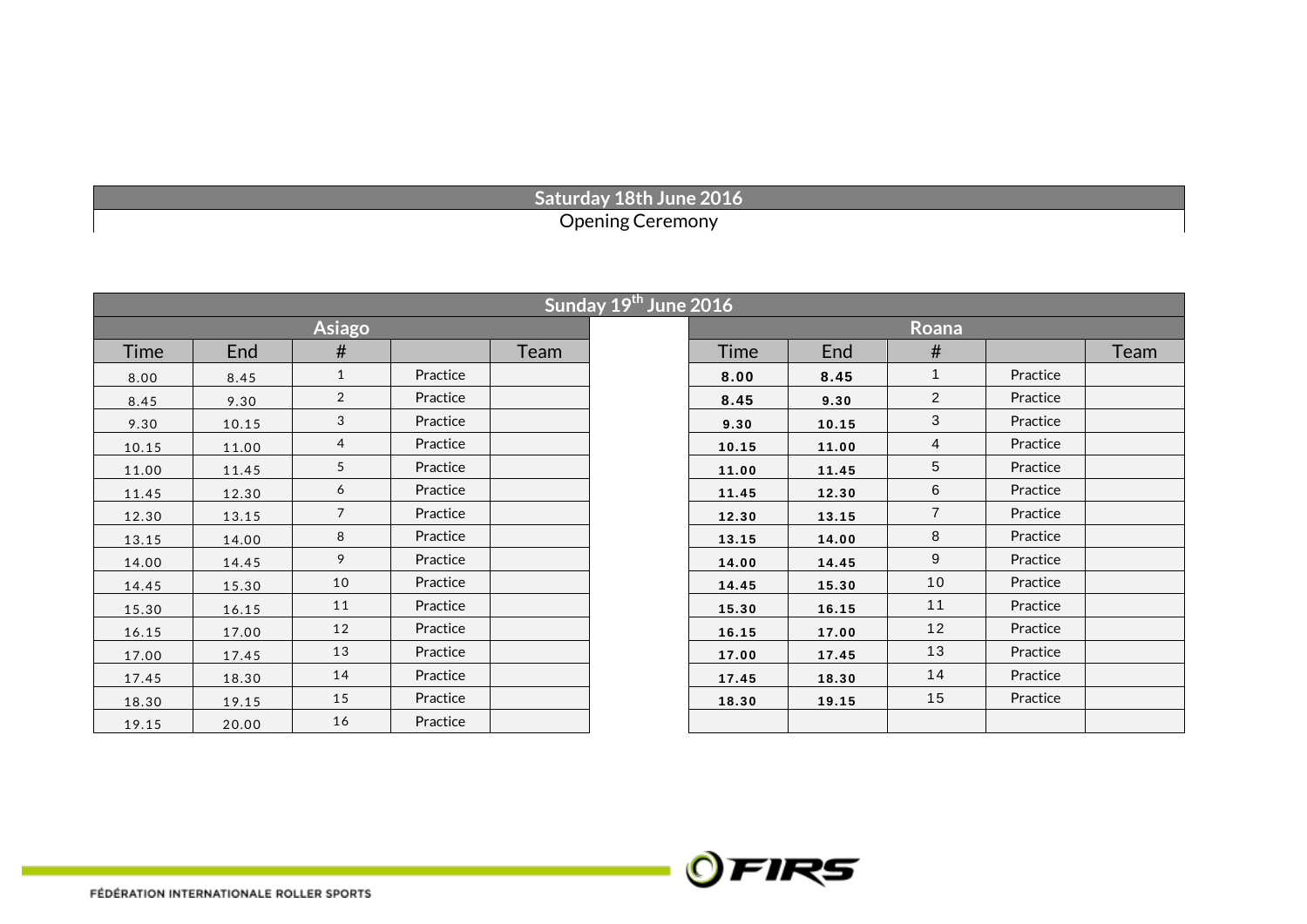|             | Monday 20th June 2016 |             |           |                  |                       |  |             |       |                 |             |               |                                |  |  |
|-------------|-----------------------|-------------|-----------|------------------|-----------------------|--|-------------|-------|-----------------|-------------|---------------|--------------------------------|--|--|
|             |                       |             | Asiago    |                  |                       |  |             |       |                 | Roana       |               |                                |  |  |
| <b>Time</b> | Pool<br>Teams<br>End  |             |           |                  |                       |  | <b>Time</b> | End   | #               | Pool        | Teams         |                                |  |  |
| 10.00       | 11.30                 | MS1         | MS POOL F | <b>INDIA</b>     | <b>IRAN</b>           |  | 10.00       | 11.30 | WJ1             | <b>POOL</b> | <b>SPAIN</b>  | <b>MEXICO</b>                  |  |  |
| 11.30       | 13.00                 | MS2         | MS POOL E | <b>AUSTRALIA</b> | <b>GREAT BRITAIN</b>  |  | 11.30       | 13.00 | MS3             | MS POOL F   | NETHERLANDS   | <b>MACAU</b>                   |  |  |
| 13.00       | 14.30                 | MS4         | MS POOL A | <b>MEXICO</b>    | <b>CZECH REPUBLIC</b> |  | 13.00       | 14.30 | MS <sub>5</sub> | MS POOL C   | <b>CHINA</b>  | <b>TAIPEI</b>                  |  |  |
| 14.30       | 16.00                 | MS6         | MS POOL B | <b>ARGENTINA</b> | <b>FRANCE</b>         |  | 14.30       | 16.00 | MS7             | MS POOL E   | <b>POLAND</b> | <b>VENEZUELA</b>               |  |  |
| 16.00       | 17.30                 | MS8         | MS POOL D | <b>SWEDEN</b>    | <b>COLOMBIA</b>       |  | 16.00       | 17.30 | WJ2             | <b>POOL</b> | <b>MEXICO</b> | <b>TAIPEI</b>                  |  |  |
| 17.30       | 19.00                 | MS9         | MS POOL D | <b>CANADA</b>    | <b>GERMANY</b>        |  | 17.30       | 19.00 | WJ3             | <b>POOL</b> | <b>ITALY</b>  | <b>SPAIN</b>                   |  |  |
| 19.00       | 20.30                 | <b>MS10</b> | MS POOL B | <b>USA</b>       | <b>SPAIN</b>          |  | 19.00       | 20.30 | WJ4             | <b>POOL</b> | <b>CANADA</b> | <b>FINLAND</b>                 |  |  |
| 20.30       | 22.00                 | <b>MS11</b> | MS POOL A | <b>ITALY</b>     | LATVIA                |  | 20.30       | 22.00 | WJ5             | <b>POOL</b> | <b>TAIPEI</b> | <b>GREAT</b><br><b>BRITAIN</b> |  |  |

|             | Tuesday 21st June 2016 |             |               |                          |                  |  |       |       |             |             |                                |                                |  |  |
|-------------|------------------------|-------------|---------------|--------------------------|------------------|--|-------|-------|-------------|-------------|--------------------------------|--------------------------------|--|--|
|             |                        |             | <b>Asiago</b> |                          |                  |  |       |       |             | Roana       |                                |                                |  |  |
| <b>Time</b> | End                    | #           | Pool          |                          | <b>Teams</b>     |  |       | End   | #           | Pool        | <b>Teams</b>                   |                                |  |  |
| 10.00       | 11.30                  | <b>MS12</b> | MS POOL A     | LATVIA                   | <b>MEXICO</b>    |  | 10.00 | 11.30 | WJ6         | <b>POOL</b> | <b>GREAT</b><br><b>BRITAIN</b> | <b>MEXICO</b>                  |  |  |
| 11.30       | 13.00                  | <b>MS13</b> | MS POOL E     | <b>AUSTRALIA</b>         | <b>POLAND</b>    |  | 11.30 | 13.00 | <b>MS14</b> | MS POOL F   | <b>MACAU</b>                   | <b>IRAN</b>                    |  |  |
| 13.00       | 14.30                  | WJ7         | <b>POOL</b>   | <b>FINLAND</b>           | <b>SPAIN</b>     |  | 13.00 | 14.30 | <b>MS15</b> | MS POOL C   | SWITZER-<br>LAND               | <b>TAIPEI</b>                  |  |  |
| 14.30       | 16.00                  | <b>MS16</b> | MS POOL B     | <b>FRANCE</b>            | <b>SPAIN</b>     |  | 14.30 | 16.00 | <b>MS17</b> | MS POOL D   | <b>COLOMBIA</b>                | <b>GERMANY</b>                 |  |  |
| 16.00       | 17.30                  | WJ8         | <b>POOL</b>   | <b>ITALY</b>             | <b>CANADA</b>    |  | 16.00 | 17.30 | <b>MS18</b> | MS POOL F   | <b>INDIA</b>                   | NETHER-<br>LANDS               |  |  |
| 17.30       | 19.00                  | <b>MS19</b> | MS POOL D     | <b>CANADA</b>            | <b>SWEDEN</b>    |  | 17.30 | 19.00 | WJ9         | <b>POOL</b> | <b>TAIPEI</b>                  | <b>FINLAND</b>                 |  |  |
| 19.00       | 20.30                  | <b>MS20</b> | MS POOL B     | <b>USA</b>               | <b>ARGENTINA</b> |  | 19.00 | 20.30 | <b>MS21</b> | MS POOL E   | <b>VENEZUELA</b>               | <b>GREAT</b><br><b>BRITAIN</b> |  |  |
| 20.30       | 22.00                  | <b>MS22</b> | MS POOL A     | <b>CZECH</b><br>REPURLIC | <b>ITALY</b>     |  |       |       |             |             |                                |                                |  |  |

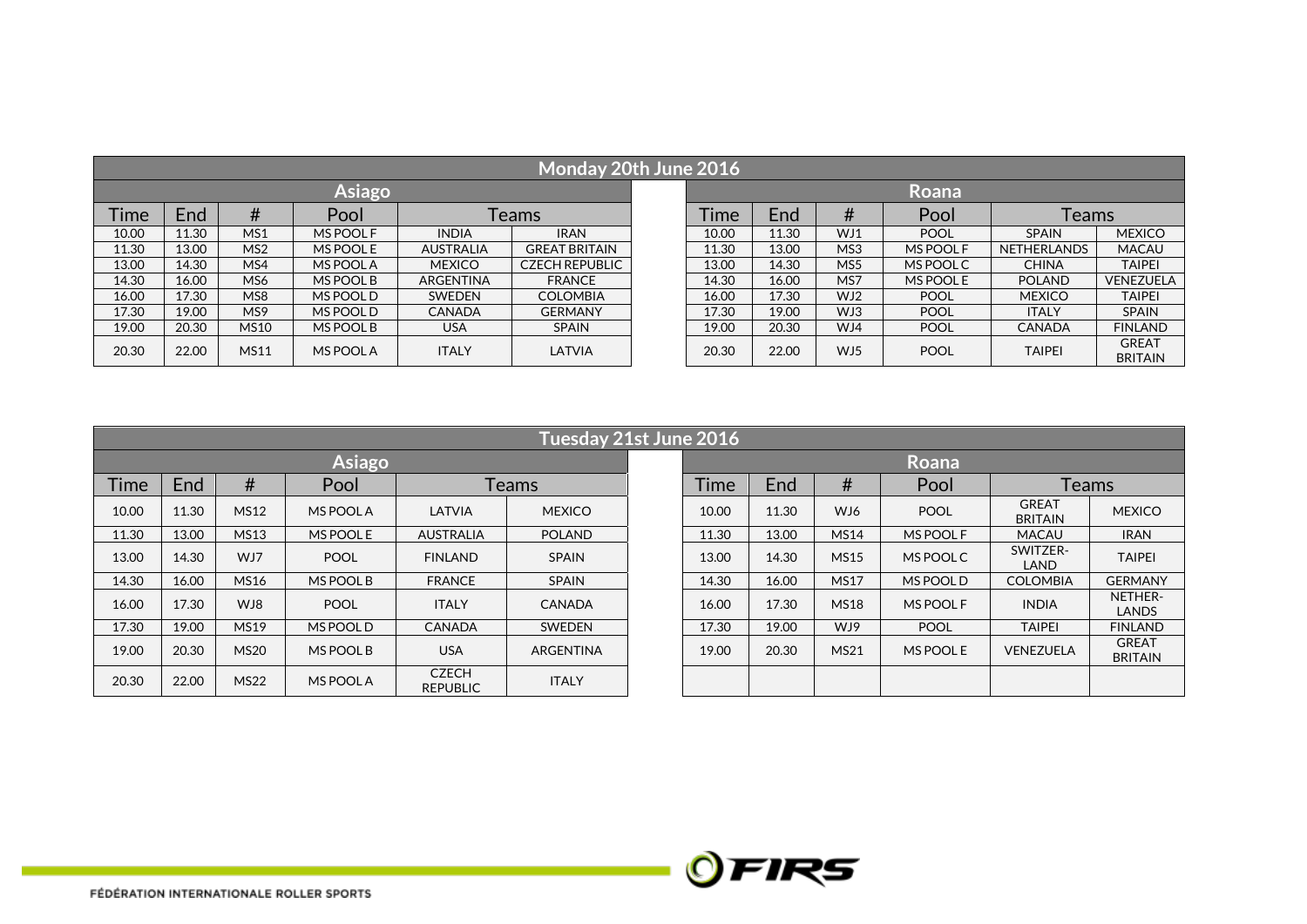|             | <b>Wednesday 22nd June 2016</b> |             |             |                      |                    |  |       |            |             |             |                                 |                                |  |  |
|-------------|---------------------------------|-------------|-------------|----------------------|--------------------|--|-------|------------|-------------|-------------|---------------------------------|--------------------------------|--|--|
|             |                                 |             | Asiago      |                      |                    |  |       |            |             | Roana       |                                 |                                |  |  |
| <b>Time</b> | End                             | #           | Pool        |                      | Teams              |  |       | <b>End</b> | #           | Pool        | Teams                           |                                |  |  |
| 10.00       | 11.30                           | <b>MS24</b> | MS POOL E   | <b>GREAT BRITAIN</b> | <b>POLAND</b>      |  | 8.30  | 10.00      | <b>MS23</b> | MS POOL E   | VENEZUELA                       | <b>AUSTRALIA</b>               |  |  |
| 11.30       | 13.00                           | <b>MS26</b> | MS POOL D   | <b>GERMANY</b>       | SWEDEN             |  | 10.00 | 11.30      | <b>MS25</b> | MS POOL C   | SWITZERLAND                     | <b>CHINA</b>                   |  |  |
| 13.00       | 14.30                           | <b>MS28</b> | MS POOL F   | <b>IRAN</b>          | <b>NETHERLANDS</b> |  | 11.30 | 13.00      | <b>MS27</b> | MS POOL D   | <b>COLOMBIA</b>                 | <b>CANADA</b>                  |  |  |
| 14.30       | 16.00                           | WJ10        | <b>POOL</b> | <b>MEXICO</b>        | <b>CANADA</b>      |  | 13.00 | 14.30      | <b>MS29</b> | MS POOL F   | <b>MACAU</b>                    | <b>INDIA</b>                   |  |  |
| 16.00       | 17.30                           | <b>MS30</b> | MS POOL B   | <b>FRANCE</b>        | <b>USA</b>         |  | 14.30 | 16.00      | WJ11        | <b>POOL</b> | <b>FINLAND</b>                  | <b>GREAT</b><br><b>BRITAIN</b> |  |  |
| 17.30       | 19.00                           | <b>MS32</b> | MS POOL A   | <b>ITALY</b>         | <b>MEXICO</b>      |  | 16.00 | 17.30      | <b>MS31</b> | MS POOL B   | <b>SPAIN</b>                    | <b>ARGENTINA</b>               |  |  |
| 19.00       | 20.30                           | <b>MS34</b> | MS Q1 top 8 | 1 <sup>C</sup>       | 1F                 |  | 17.30 | 19.00      | <b>MS33</b> | MS POOL A   | <b>CZECH</b><br><b>REPUBLIC</b> | LATVIA                         |  |  |
| 20.30       | 22.00                           | <b>MS35</b> | MS Q2 top 8 | 1D                   | 1E                 |  | 19.00 | 20.30      | WJ12        | <b>POOL</b> | <b>SPAIN</b>                    | <b>TAIPEI</b>                  |  |  |
|             |                                 |             |             |                      |                    |  | 20.30 | 22.00      | WJ13        | <b>POOL</b> | <b>GREAT</b><br><b>BRITAIN</b>  | <b>ITALY</b>                   |  |  |

| Thursday 23rd June 2016 |       |             |                    |              |               |  |             |       |             |             |                                |                  |
|-------------------------|-------|-------------|--------------------|--------------|---------------|--|-------------|-------|-------------|-------------|--------------------------------|------------------|
| Asiago                  |       |             |                    |              |               |  | Roana       |       |             |             |                                |                  |
| <b>Time</b>             | End   | #           | Pool               | Teams        |               |  | <b>Time</b> | End   | #           | Pool        | Teams                          |                  |
| 9.30                    | 11.00 | <b>MS36</b> | MS 9/16 G1         | 4B           | 2D            |  | 9.30        | 11.00 | <b>MS37</b> | M 21/23     | 4D                             | 4F               |
| 11.00                   | 12.30 | <b>MS38</b> | MS 9/16 G2         | 4A           | 2C            |  | 11.00       | 12.30 | <b>MS39</b> | M 17/20     | 3C                             | 3F               |
| 12.30                   | 14.00 | <b>MS40</b> | MS 9/16 G3         | Loser $#34$  | 2E            |  | 12.30       | 14.00 | WJ14        | <b>POOL</b> | <b>CANADA</b>                  | <b>SPAIN</b>     |
| 14.00                   | 15.30 | MS41        | MS 9/16 G4         | Loser # $35$ | 2F            |  | 14.00       | 15.30 | <b>WJ15</b> | <b>POOL</b> | <b>TAIPEI</b>                  | <b>ITALY</b>     |
| 16.00                   | 17.30 | <b>MS42</b> | MS OF4             | 2B           | 3A            |  | 16.00       | 17.30 | MS43        | M 17/20     | 3D                             | 3E               |
| 17.30                   | 19.00 | <b>MS44</b> | MS QF3             | 2A           | 3B            |  | 17.30       | 19.00 | WJ16        | <b>POOL</b> | <b>MEXICO</b>                  | <b>FINLANDIA</b> |
| 19.00                   | 20.30 | <b>MS45</b> | MS QF <sub>2</sub> | 1B           | Winner #34    |  | 19.00       | 20.30 | WJ17        | <b>POOL</b> | <b>GREAT</b><br><b>BRITAIN</b> | <b>CANADA</b>    |
| 20.30                   | 22.00 | MS46        | MS OF 1            | 1A           | Winner # $35$ |  |             |       |             |             |                                |                  |